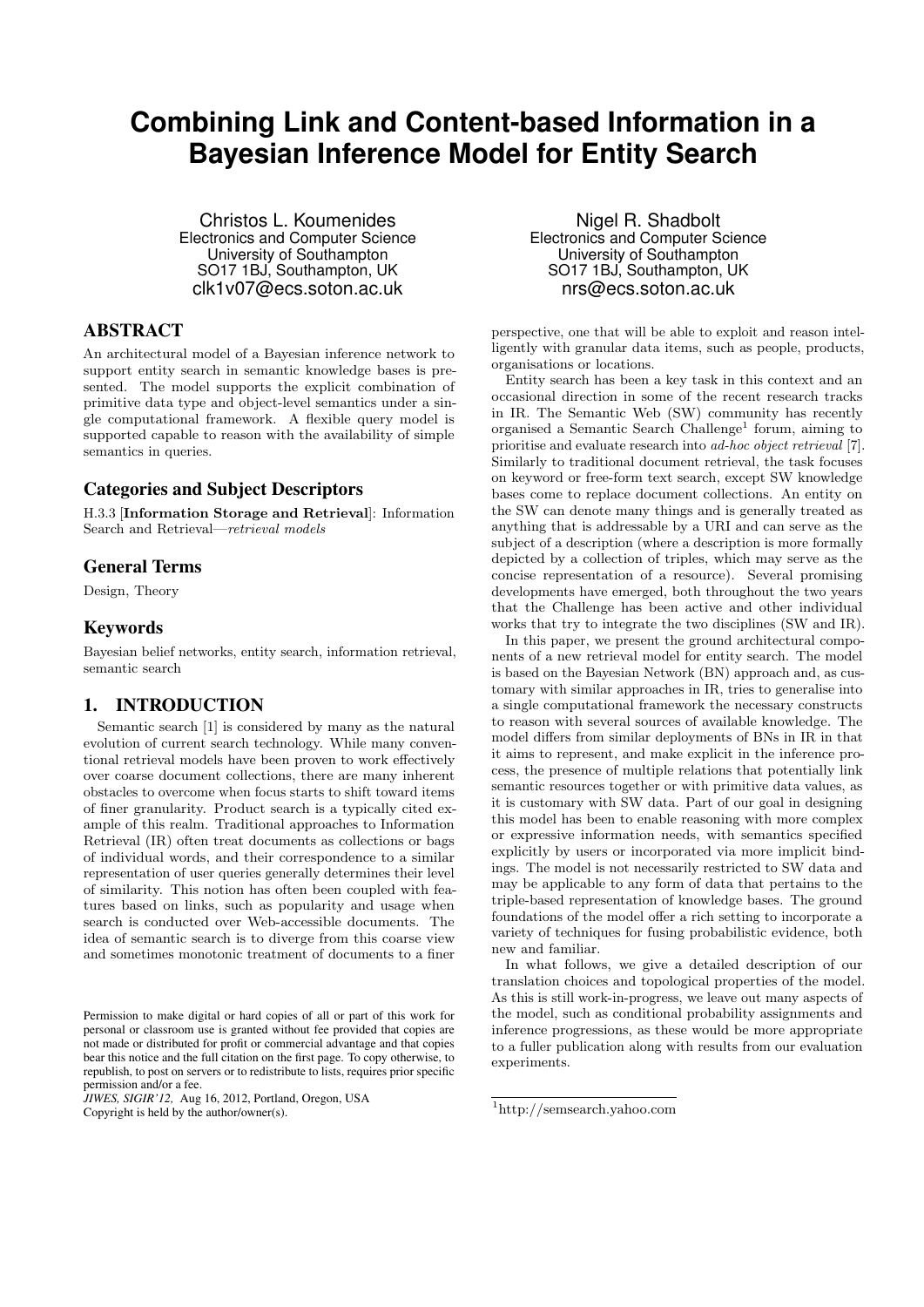### 2. BAYESIAN INFERENCE NETWORKS

Bayesian belief networks [11] are among the best understood stochastic methods for modelling joint probability distributions within a domain of interest. Formally, they are directed acyclic graphs (DAGs) in which nodes represent propositions, or random variables, and arcs portray dependence relations between propositions. Vertices are assigned to every variable in the domain and arrows are drawn toward each vertex  $X_i$  from the set of vertices  $\Pi_{X_i}$  perceived to have a direct influence (typically a *causal* influence) on  $X_i$ . The strength of these influences are expressed by conditional probabilities of the form  $p(x_i | \Pi_{X_i})$  assigned to every variable in link matrix form, otherwise known as conditional probability tables (CPTs) in the case of discrete types of networks. These are judgemental estimates encoding our belief that a *child* proposition takes on a value  $(X_i = x_i)$  given any value combination of its set of *parents*  $\Pi_{X_i}$ . In principle, the size of a complete matrix specification is exponential to the number of direct parents in the network. In practise, however, parent relationships are usually structured in prototypical clusters of variables requiring fewer quantifiable estimates, such as Noisy-OR gates [11]. The roots of a network are the nodes without parents and also require a CPT, except that it is degenerated into a single row of size  $n$ , representing the prior, or marginal probability of the node e.g.  $p(x_i)$  for each of its n possible instantiation states.

Conditional probability estimates are consistent if assessed by any set of functions  $F_i(x_i, \Pi_{X_i})$  that satisfy

$$
\sum_{x_i} F_i(x_i, \Pi_{X_i}) = 1,
$$
  
 
$$
0 \le F_i(x_i, \Pi_{X_i}) \le 1
$$
 (1)

where the summation ranges over the states of  $X_i$ . The product form  $\prod_i F_i(x_i, \Pi_{X_i})$  constitutes a joint probability distribution that supports the dependencies in the network.

Once factual knowledge about a domain has been compiled into a complete dependency graph, the resulting network becomes a computational architecture for reasoning about that knowledge. The links in the network are treated as message-passing facilities used to propel evidence about the instantiation of variables through the network, allowing to compute the probability or degree of belief associated with the remaining nodes. Belief propagation is viewed as a recursive interaction process between adjacent nodes, which works by looking up values stored in the CPTs of intermediate variables. Restrictions on the topology of a network can lead to different schemes for fusing and combining these probabilities. In general, there are two components that operate independently in a typical belief-updating process: a top-down form of inference in which parent nodes mediate predictive or prior support to their children, and bottom-up evidential reasoning in which children provide diagnostic or likelihood support to their parents.

For singly connected networks, it is possible to devise exact propagation algorithms to infer the posteriors of all the nodes in a network (reach a state of equilibrium) in time proportional to the network's diameter [11]. The complexity of multiply connected networks (networks with cycles) is often treated with approximated or assumption-based reasoning, since propagation with exact algorithms will inevitably fall short (double counting of evidence, loopy propagation), a case generally considered to be NP-Hard [3].

#### 2.1 Relevance to IR

Probabilistic models in IR have been integral for reasoning with uncertainty in a wide range of tasks. Some of the earliest and pioneering techniques in the field were designed around models that base their core assumptions on rudimental probabilistic and Bayesian principles, such as the binary independence and language modelling approaches [9]. BN representations emerged in the late 1980s as extensions of classical probabilistic models and since then have been applied in a variety of ways within the field, both in practical implementations and as conceptual frameworks.

Among the earliest introductions of the formalism to IR have been the works on the Inference Network Model [13] and Belief Model [12]. These were initially designed as retrieval frameworks aimed to generalise existing approaches (e.g. vectorial ranking) and integrate several sources of knowledge in a single framework (e.g. relevance feedback or multiple document and query representations). Later works extended the ideas to incorporate additional features into the ranking process, such as document structure [10, 4] and hypertext link analysis [5, 2]. Successful implementations are also found in document clustering and classification [6], conversational agents [8], and other related fields. Precise propagation and reasoning in Bayesian IR networks remained intractable tasks, and their design was largely focused on the interpretation of complex dependencies as canonical functions that are practical and easier to implement.

#### 3. A BN MODEL FOR ENTITY SEARCH

The underlying building block of semantic knowledge bases is a subject-predicate-object triple, whereby subjects and objects are allowed to be interchanged. A knowledge base may be thought of otherwise as a loosely coupled directed labeled graph (DLG), where subjects and objects are treated as nodes and predicates as labeled edges (relations) between them. DLGs are a common and generic model to describe possibly any type of semantic network or association graph. On the SW, relationships are first-class URI resources and can be defined locally or reused from existing vocabularies. The goal of our translation is to devise a generative model for projecting the DLG manifestation of knowledge bases to a form of DAG, on which we can delicate retrieval of resources to an evidential reasoning process. The outcome is not initially acyclic, cycles exist in the model, but this is a common scenario with BNs and will demand special treatment and reasoning during the inference process.

The resulting model is not necessarily restricted to SW data, since a translation from a DLG model can have a broader perspective. Dependence implications from SW assertional and terminological constructs will be treated by the same general-purpose statistical schemes. As it is customary with BNs in IR, we treat the model as an expressive architectural framework on which we can approximate reasoning using various generic functions of standard IR schemata (e.g. functions to estimate term frequency, field weighting, and link proximity).

#### 3.1 Overview

A perspective view of the model is presented in Figure 1. From the outset, the model consists of two component networks: a static resource network containing information about data resources and their semantic interrelations, and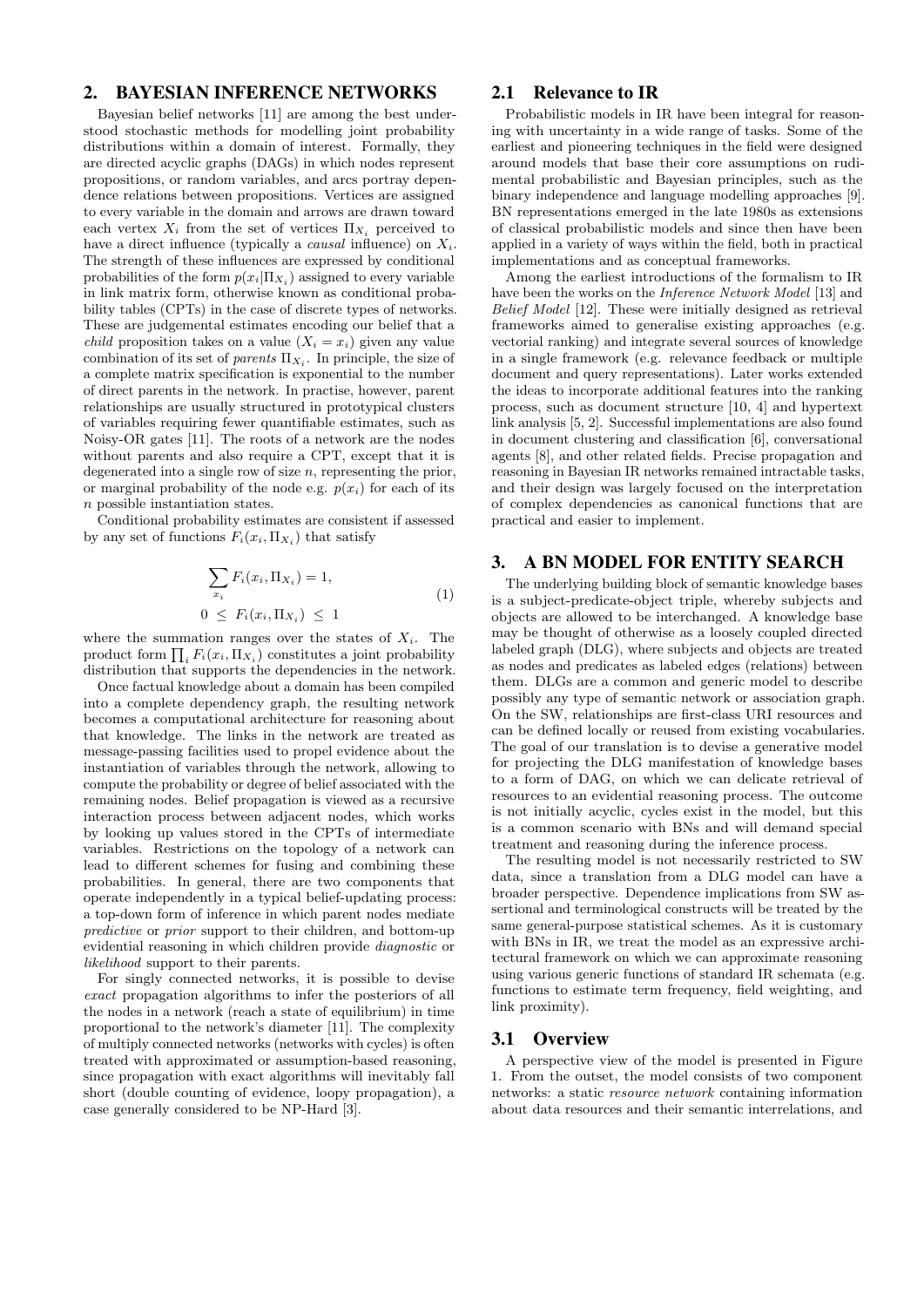

Figure 1: Perspective view of the model, considering a query for "colleagues of Jim Smith".

a dynamic query network containing a (tacit) specification of the user's information need.

The *resource network* is a dense network intended to capture and quantify semantics as probabilistic dependencies among binary random variables. The network is built once for a given collection and remains unchanged during query processing. Nodes in the resource network are binary-valued propositions and will take on values from the set  ${true, false}.$ Our focus is on the evaluation of entities, portrayed as a series of  $E_{\perp}$  variables in the model. All of our assumptions will be defined accordingly to reason with entities.

The *query network* is a dynamic component represented by two virtual layers  $(q_1 \text{ and } q_2)$ . Query layers enclose the initial evidence to be factored into the resource network. These are used to fix the instantiation of resources and render the flow of propagation. We explore two types of evidence in our experiments: the presence of relations in the query and the presence of literals associated with entities. The latter will be the initial evidence to engage in propagation and the former will be used to affect the impulse of evidence through the associated dependency links. The query network is a temporal network created whenever a user queries the collection and only exists during query processing. Once a result is obtained, the query will be discarded, unless further processing or expansion is expected. Query nodes are always assigned the value of true, indicating that an information need has been observed and the corresponding query formulated.

Mappings between the two networks determine the inference paths to be traversed during evaluation of entities. The Literal Space (LS in Figure 1) acts as the main mapping facility between the query and the rest of the network. The LS contains an assortment of text representation nodes extracted from the primitive data-type values in the knowledge base. Mappings are dynamic and can entail topological restrictions

on the inference and instantiation entailments of resource variables. On the whole, retrieval will be geared in terms of the concurrence of two estimates: entity-likelihood and entity-prediction. How these are extracted and coordinated will be determined by the instantiation conditions of the variables and the criteria in our ranking strategy.

#### 3.2 The Resource Network

There are three types of nodes in the resource network: nodes depicting candidate entities for retrieval (we will refer to them as entity members or member variables), nodes depicting relations between entities and with primitive datatype values (otherwise, object and datatype property nodes), and text representation nodes that depict the actual datatype values in a knowledge base. Property nodes are demarcated between local and global, as will be explained shortly. A local context for each entity is defined in the model, reflecting the local use of semantics in the model (datatype and object relations). The following terminology will remain fixed, although with arbitrary content:

- $\bullet$   $\mathcal U$  is the set of all resources in a knowledge base that participate in a subject-predicate-object triple
- $S \subseteq \mathcal{U}$  is the set of all subjects
- $\mathcal{O} \subset \mathcal{U}$  is the set of all objects
- $\mathcal{L} \subseteq \mathcal{O}$  is the set of all primitive data type objects
- $\mathcal{R} \subseteq \mathcal{U}$  is the set of all properties/relations

Subjects and objects are allowed to be interchanged, hence the condition  $S \cap \mathcal{O} \neq \emptyset$  can hold, given the completeness of the working set. Relations are partitioned into object properties  $R_o \subseteq \mathcal{R}$  (linking resources together) and datatype properties  $R_d \subseteq \mathcal{R}$  (linking resources in S to literals in  $\mathcal{L}$ ). The subsumption  $\mathcal{R} \subseteq \mathcal{S} \cup \mathcal{O}$  is also true, since a property can itself be the subject or object of a different relation.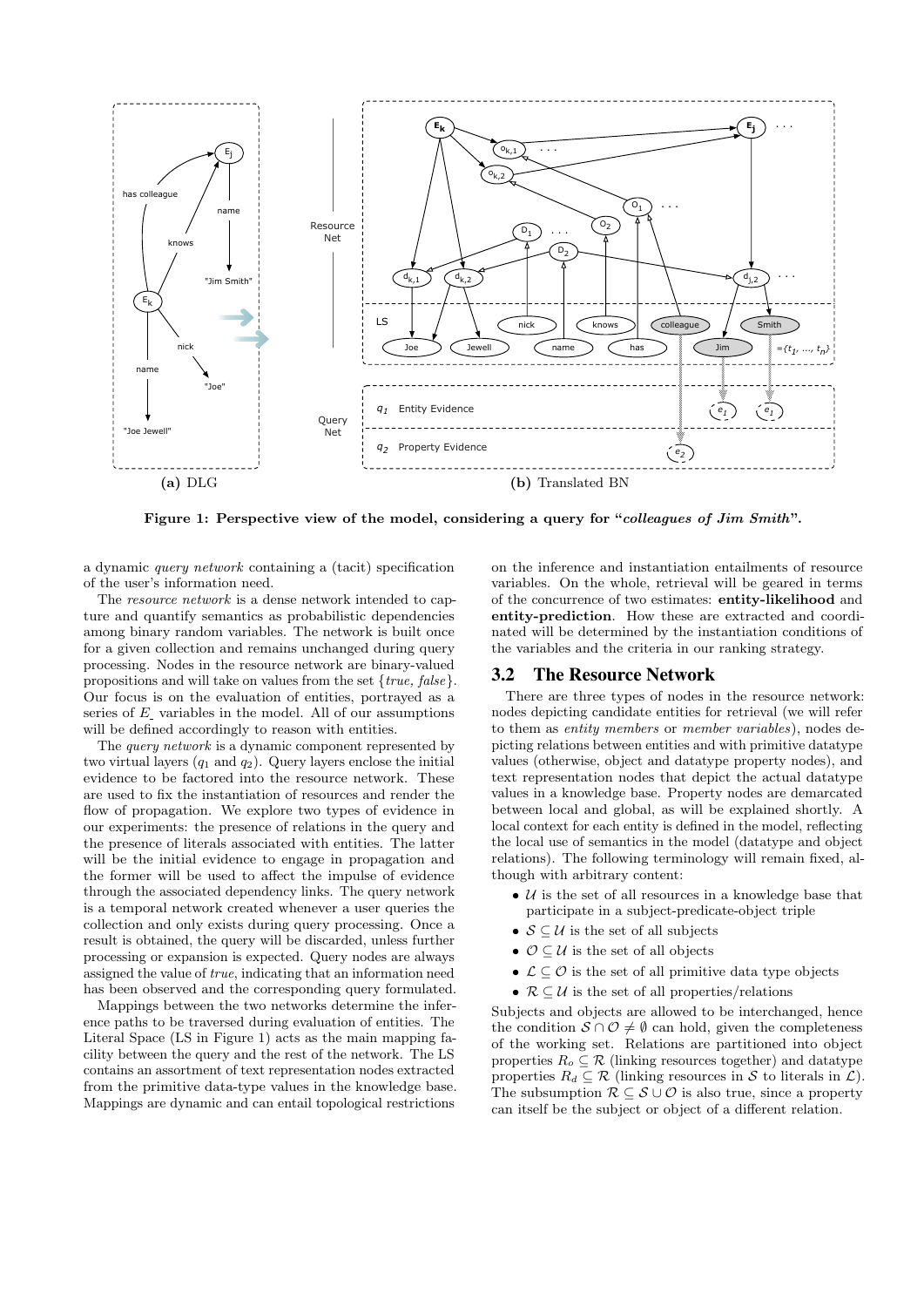#### *3.2.1 Entity members*

A subset  $E \in \mathcal{S}$  from the knowledge base is selected as candidate for retrieval and translated to n binary random variables,  $\{E_i, ..., E_n\}$  in the Belief Net. We keep the definition of  $E$  arbitrary for now and include any one or more first-class resources that participate in a triple (according to our earlier definition, this may include either relations and/or subjects). A member variable set to true  $(E_i = true)$ is said to be activated by the query for evaluation. Activation of member variables will be subject to whether a diagnostic path is open between the member variable and evidence in the query. A path is initiated via a mapping to the LS through which diagnosis can reach the member via any number of datatype properties (covered next). Figure 2 shows two paths through which diagnosis can reach member variables.

Entity members are evaluated in isolation, so each will consume a separate propagation process. A member variable will be instantiated to a truth state  $(E_i = true)$  when any of its diagnostic paths contains a binding to query evidence. A binding to query evidence will mostly involve instantiation of nodes in the LS, although other restrictions are also applicable. Consequently, retrieval considers entity members that have been activated as true and will dedicate a separate trial for each. Active members will either be treated for evaluation or used to support the evaluation of others.

#### *3.2.2 Property nodes*

The set of properties  $\mathcal R$  in a knowledge base is composed of two different sets,  $\mathcal{R} = R_o \cup R_d$ : The set  $R_o = \{O_i, ..., O_n\}$ , containing binary random variables representing the n translated object properties, and the set  $R_d = \{D_i, ..., D_n\}$ , representing the *n* translated datatype properties  $2$ . Property nodes in the BN are separated between local property nodes (local to each entity member) and global property nodes (global across the entire knowledge base). The aforementioned definitions correspond to global property variables. The reason for defining two types of properties is pragmatic and will be explained shortly.

Global Property Nodes. Global property nodes are modelled as conditionally dependent on term nodes in the LS representing the actual labels associated with properties in the knowledge base. Property labels are used to establish mappings with the query network, allowing property nodes to be predicted as potential query elements. In our current implementation, labels are extracted from rdfs:label relations associated with property definitions (w.r.t. SW data) or deduced from the property URIs via simple heuristics (e.g. where http://xmlns.com/foaf/0.1/name resolves to name) when no such label exists. Other label forms may be preferred over rdfs:label during the translation phase. Details of implementation are irrelevant at this point and will be the subject of a separate report.

A global property node set to true  $({D_i, O_i}) = true$  is said to be instantiated by evidence in the query. This type of evidence is predictive, thus the prediction of properties entails their instantiation state. Observed properties will be used as logical conditions to delimit the instantiation of local properties as a result of the mapping to the query.



Figure 2: Diagnosis reaching a member variable via (a) the member's local datatype context, and (b) the local datatype contexts of other entities.

Instantiation of global properties will not be fused in the inference process but will be used to render/influence the conditional dependencies associated with local property nodes and the candidate entities. This opens the possibility of enabling query semantics to influence the diagnosis arriving at entities from the LS.

**Local Property Nodes.** Local property nodes  $(d_{i,j}$  or  $o_{i,j}$ ) are defined to associate higher order properties (global properties) to a local context defined for each individual entity member. Local properties always descend from a single global property node and a single entity member, which act as the parents of the respective node. The naming convention used to distinguish properties in the diagram is adopted to reflect its parents e.g. a node with the set of parents  $E_i$  and  $D_j$  is named  $d_{i,j}$  accordingly. Local property nodes are conditionally independent with each other, given their set of parents and children in the LS. There are no direct connections between them and can have multiple descendants in the network e.g. a node can link to several entity members in the network (case of object relations) and to several term nodes in the LS (case of datatype relations).

A binary value  $(true/false)$  associated with a local property will reflect the instantiation of the corresponding global property node i.e. a variable is set to true exactly when its parent property is true  $(o_{i,j} = true : O_j = true)$ . Consequently, properties will be marked as either *true* or *false* exclusively in each query evaluation. The conditional dependencies of local properties (e.g.  $p(d_{i,j} | E_i)$  or  $p(o_{i,j} | E_i)$ ) based on their states are the main methods for external parameterisation of the model, allowing to interpret the evidence of relations in the query. This is a desirable property for resolving more complex queries, and quantities will vary according to the type of query formalism explored (whether evidence should be treated as more explicit or implicit provisions).

Local property nodes have a significant role in the network. First, they facilitate the translation of the bidirectional use of properties on the SW, something not possible with a global form of representation alone. Recall that subjects and objects in a triple-based knowledge base are interchangeable, meaning that the same relation can be used to link to and from the same entity. In BNs, a node can only exist on one side of the relation i.e. nodes cannot be both the cause and effect in a given relation. Second, local properties delineate a clearly defined sample space on which paths from the LS

<sup>&</sup>lt;sup>2</sup>It should be clear whether  $O_i$  ( $D_j$  respectively) refer to the actual properties or the translated nodes in the BN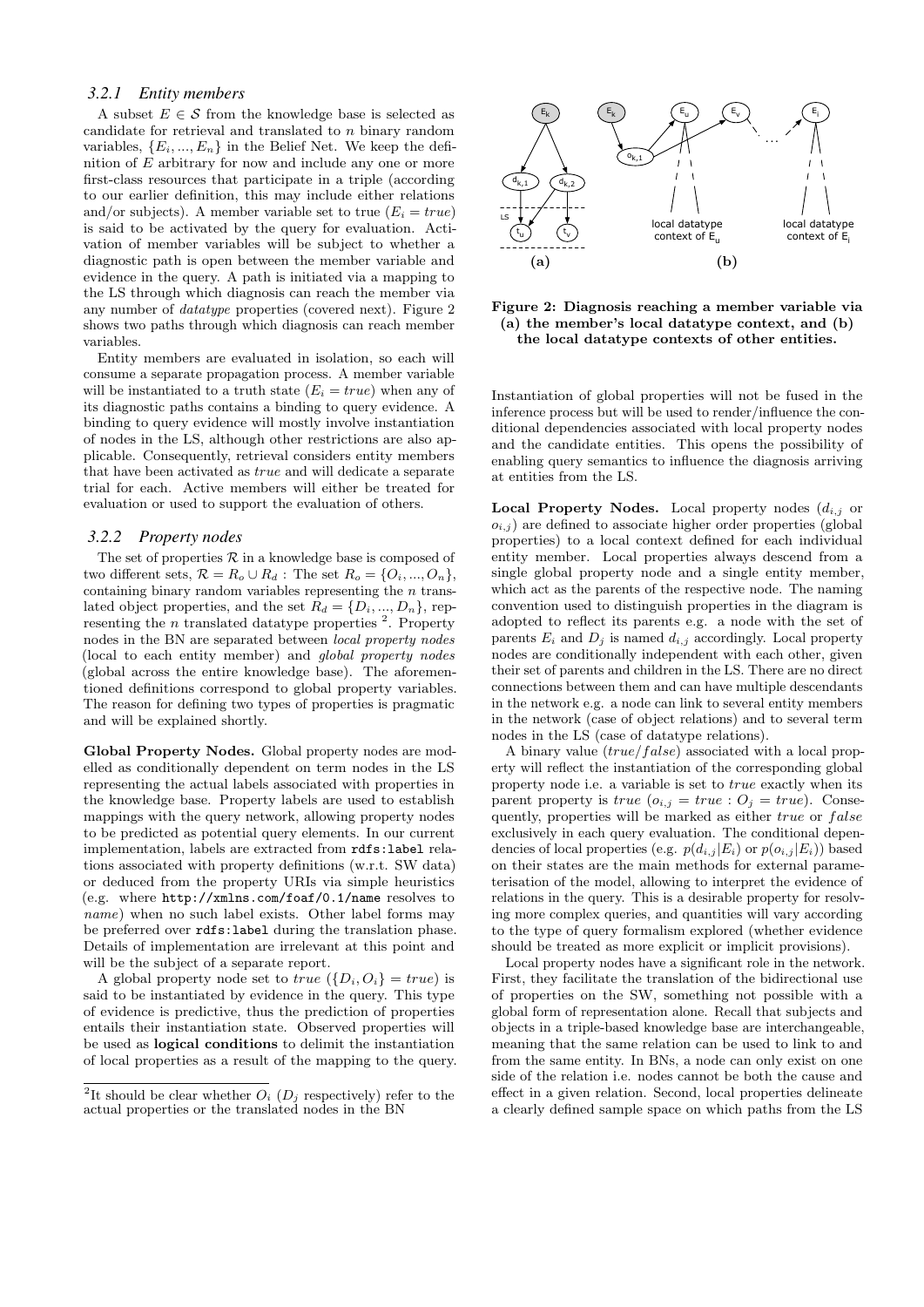can be quantified individually for each entity. For example,  $p(t_k|d_{i,i})$  allows quantifying the relation of term node  $t_k$ to a specific datatype property in the context of  $E_i$ . This brings together a nice formalism for traditional weighted-field retrieval, essentially treating an entity member and its set of local properties as a structured document, but with the added expressivity due to the different instantiation states of properties.

#### *3.2.3 The Literal Space*

The set  $U \subseteq \mathcal{L} : U = \{t_1, ..., t_n\}$  represents the set of all index terms extracted from a knowledge base (including property labels), modelled as  $n$  random variables. Every node in the LS corresponds to an index term extracted via some form of term extraction technique. For example, if the string "semantic search" has been extracted into the distinct terms "semantic" and "search", then two representation nodes are created. Term nodes are considered conditionally independent with each other given their set of parents (local datatype properties) and children (global property nodes). There can be several paths between the nodes in the LS and the local contexts of entities (e.g. a literal associated with foaf:name, dc:title, and rdfs:label bounded to the same entity), and terms can be shared across member contexts. The dependency of global properties on term nodes asserts that prediction of properties will be initiated from inside the LS, although the connection will be treated like a decision link, since predictive evidence will not be fused further in the network.

The LS exposes a natural interface between the query and the rest of the network. Query evidence need only attach to the LS, while different propagation signals using different combinations of query nodes can result in a variety of expressive query formalisms. Evidence will initially flow from the query to the LS and propagate through the rest of the network by unfolding the space covered by term nodes, for every entity being evaluated. A term node instantiated to true  $(t<sub>i</sub> = true)$  is said to be observed by evidence via a direct mapping to the query.

#### 3.3 The Query Network

The query network reflects the overall strategy for meeting a user's information need. In general, we treat information requests as tacit specifications of a data resource, provided as either a combination of keywords or a form of semi-structured natural language description, which remain mostly ambiguous and internal to the requestor. A ranking strategy is intended to transform these implicit specifications into an execution plan for evaluating and retrieving instances from a knowledge base.

Query evidence is enclosed within two distinct layers: Entity Evidence and Property Evidence. Query layers depict different aspects of a request, such as the presence of a literal or a property definition, and may be evaluated in various combinations for potentially more optimal results. We expect that queries of the form "friends of Jim Smith" or "drama movies directed by Jim Smith" will be treated with special emphasis on their semantics. It will be possible to evaluate several such patterns in a single query e.g. "friends of  $Jim$ Smith who live in California". The semantics are implicit and should not block any other paths in the model. Ideally, we would want to maximise precision in a given context without affecting recall in the final results.

Query layers attach to the LS by a set of links whose only purpose is to instantiate term nodes to some initial state. Hence information flows one way only - from the query layers to the variables affected by the observations. The query, in effect, instantiates a part of the network composed of the nodes and links participating in the computation. Our focus is on query layers that are induced via fully automatic means. These will remain ambiguous specifications of the aspects they intend to cover and their impact will be implicit on the inference, just enough to intensify the probability of observing the corresponding resources. Manual query construction can aid to transform evidence into more explicit provisions for the inference, thus facilitate better understanding of the user's intent. The contents of each layer are explained next.

#### *3.3.1 Entity Evidence*

The first layer,  $q_1$ , encloses a set of independent dummy variables representing the (processed) terms in the user's query that match to indexes descending from local datatype properties. This excludes terms associated with global property nodes. Every node in this layer is considered a disparate frame of knowledge that will be used to propagate diagnosis to the local datatype contexts of entity members. Nodes that do not match to index terms will contain no mapping to the LS.

#### *3.3.2 Property Evidence*

The second layer,  $q_2$ , encloses a set of potential property definitions present in the query. Nodes in this layer attach to terms in the LS linked to global property nodes. The idea is that a strong evidence in the query may instantiate a global property node to true. Since global properties influence directly the instantiation of local property nodes, this will intensify or weaken the evidence that flows through the local context of entities (initiated from  $q_1$ ) via the respective local property node e.g. via  $p(o_{i,j} | E_i)$ . This, in turn, solidifies in the inference the presence of a relation in the query.

In the case that global properties are associated with several terms in the LS, then we must decide whether there is substantial evidence in the query to affect their instantiation. This will need to be captured by heuristics that can approximate the degree of coverage of the property definition (associated indexes in the LS) by the respective query layer  $(q_2)$ . Details of the current implementation will be presented in a forthcoming publication.

# 4. COMPLETING THE MODEL

#### 4.1 Estimating conditional probabilities

In order to complete the translation and firm up the model for inference, the remaining issue is to quantify the conditional and marginal probabilities for all the nodes in the network. The resulting distributions will be unified and organised into inference progressions that will form our ranking strategy. Conditional probabilities are the mechanisms by which we reason in the model, in essence giving us a quantitative perspective over the dependencies. Estimates are required for five different node types: term and query nodes, local and global property nodes, and entity members.

The arbitrary complexity and size of the model suggest that we must seek alternative strategies, beyond exact heuristics depended on precise CPT specifications, if we are to achieve